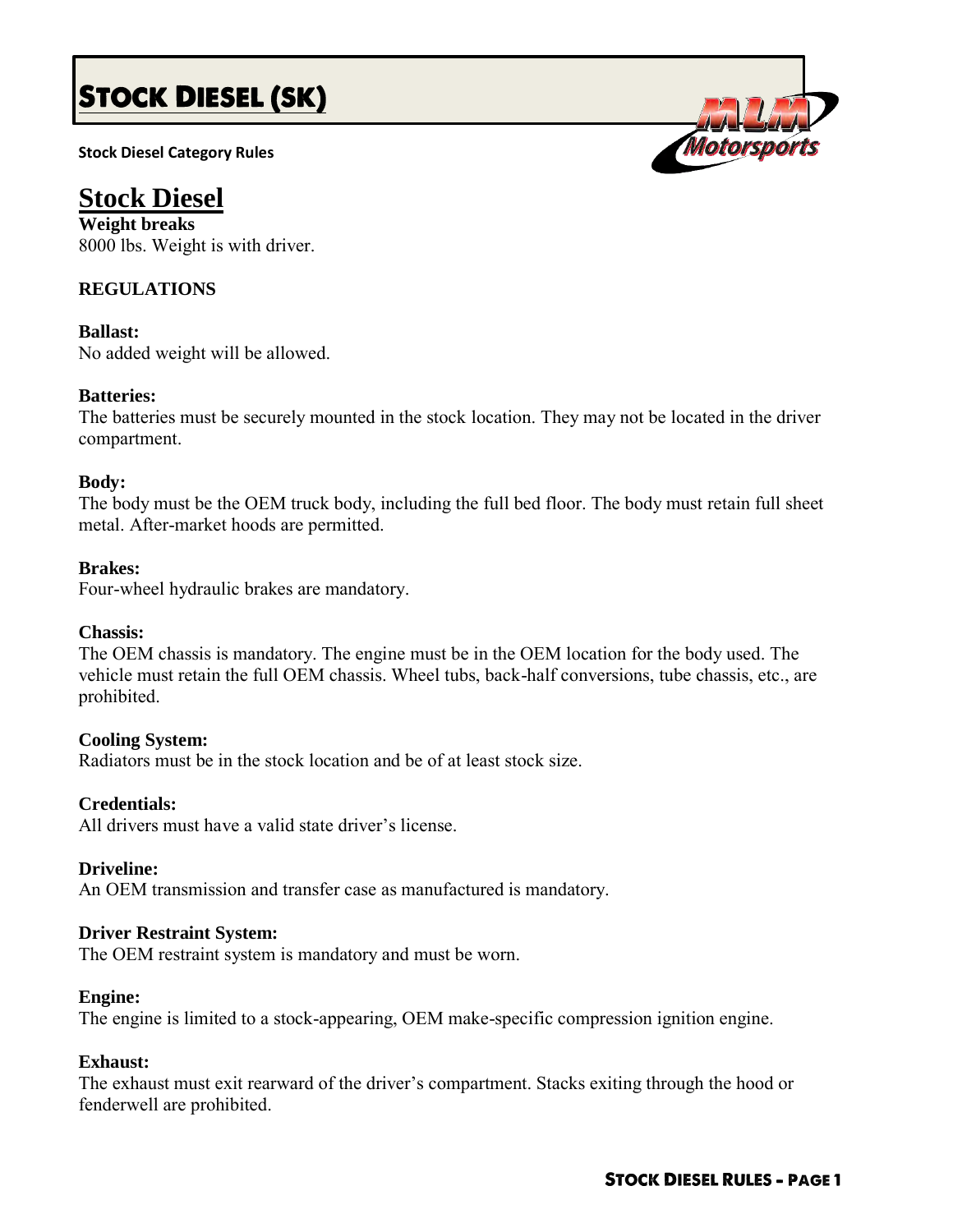#### **Fire Extinguisher System:**

A fire extinguisher system is recommended. It must be securely mounted.

#### **Firewall:**

The complete OEM firewall is mandatory.

#### **Floor:**

The complete OEM floor pan is mandatory.

#### **Fuel:**

The fuel must be pump #1/#2 diesel only. Soy/Biodiesel fuel is permitted. Off-road diesel fuel is prohibited.

#### **Fuel Injection Pump:**

The fuel injection pump is limited to one stock-appearing, OEM engine model-specific pump only.

#### **Fuel System:**

The OEM fuel system is mandatory and must be used. Racing fuel cells are prohibited and must be removed from the vehicle.

#### **Hitch:**

The hitch must be a receiver style hitch attached to the frame; reinforcements are permitted. Trick hitches are prohibited. The hooking point must be the rear-most point on the vehicle and must be rearward of the stock location of the tailgate. The hitch must be horizontal to the ground and stationary in all directions. Bumpers may be notched or removed. The hitch's height from the ground may not exceed 26 inches. The hooking point must have a minimum 3.00 inch inside diameter opening for the sled hook. The hooking point will be measured to the center of the clevis loop.

#### **Interior:**

A complete interior, including dashboard, door panels, etc., is mandatory. Aftermarket seats are permitted; they must be fully upholstered. All factory controls (lights, signals, horn, windows, wipers, etc.) must be retained and be operative.

#### **Nitrous Oxide:**

Nitrous oxide is prohibited. No other oxygen extenders are allowed. **All system components must be removed from the truck.**

#### **Propane:**

Propane is prohibited. **All system components must be removed from the truck.**

#### **Rear End:**

Rear axle bolts must be covered by a cap or shield. The rear end must be the model supplied with the vehicle as manufactured.

#### **Steering:**

The vehicle must retain the full, original OEM steering gear.